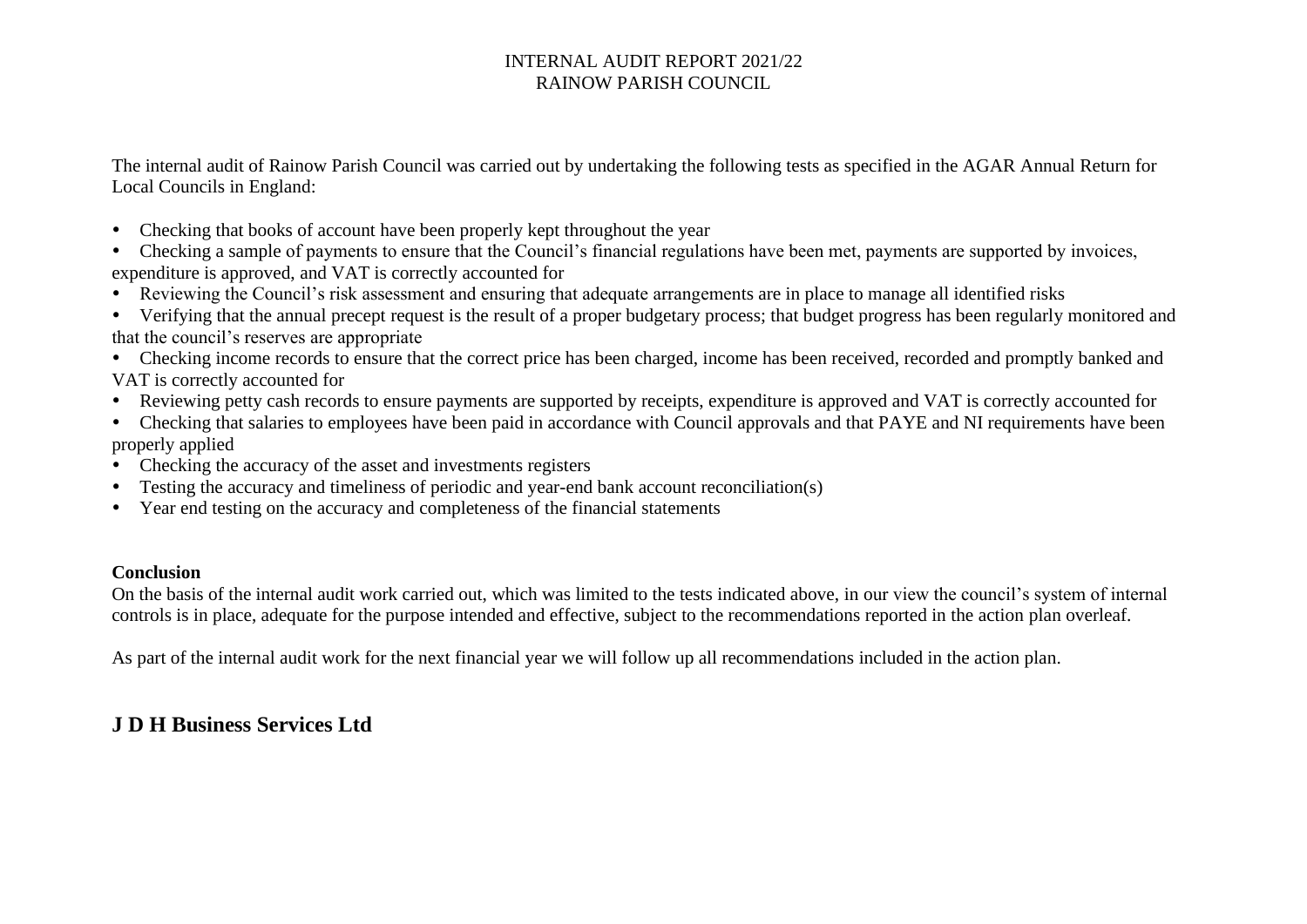|                        | <b>ISSUE</b>                                                                                                                                                                                                                                   | <b>RECOMMENDATION</b>                                                                                                                                                                                                        | <b>FOLLOW UP</b>                                                        |  |  |  |
|------------------------|------------------------------------------------------------------------------------------------------------------------------------------------------------------------------------------------------------------------------------------------|------------------------------------------------------------------------------------------------------------------------------------------------------------------------------------------------------------------------------|-------------------------------------------------------------------------|--|--|--|
| $\mathbf{1}$           | The 2021/22 analysis of earmarked<br>reserves does not cast correctly.<br>Therefore, it is not possible to<br>identify the confirmed levels of<br>each reserve and total earmarked<br>reserves that council have<br>approved.                  | The council should review the analysis of earmarked<br>reserves and determine the correct amounts of each reserve.<br>The analysis should be maintained on a spreadsheet in<br>future to remove the risk of addition errors. |                                                                         |  |  |  |
| 2019/20 internal audit |                                                                                                                                                                                                                                                |                                                                                                                                                                                                                              |                                                                         |  |  |  |
|                        | The risk assessment does not<br>address the risks of supplier<br>(procurement) fraud.                                                                                                                                                          | The risk assessment should be updated to include supplier<br>(procurement) fraud including the adequacy of supplier<br>onboarding controls.                                                                                  | Implemented                                                             |  |  |  |
| 2019/20 internal audit |                                                                                                                                                                                                                                                |                                                                                                                                                                                                                              |                                                                         |  |  |  |
| $\mathbf{1}$           | The level of general reserves of<br>£14754 is 134% of the precept of<br>£11000, after taking account of<br>earmarked reserves of £2320.<br>Sector guidance is that general<br>reserves should be between 25%<br>and 100% of the precept level. | The council should continue to review the level of general<br>reserves and set aside any required earmarked reserves. The<br>level of earmarked and general reserves should be disclosed<br>in the accounts papers.          | Implemented - The council<br>reviews the level of reserves<br>annually. |  |  |  |
|                        |                                                                                                                                                                                                                                                |                                                                                                                                                                                                                              |                                                                         |  |  |  |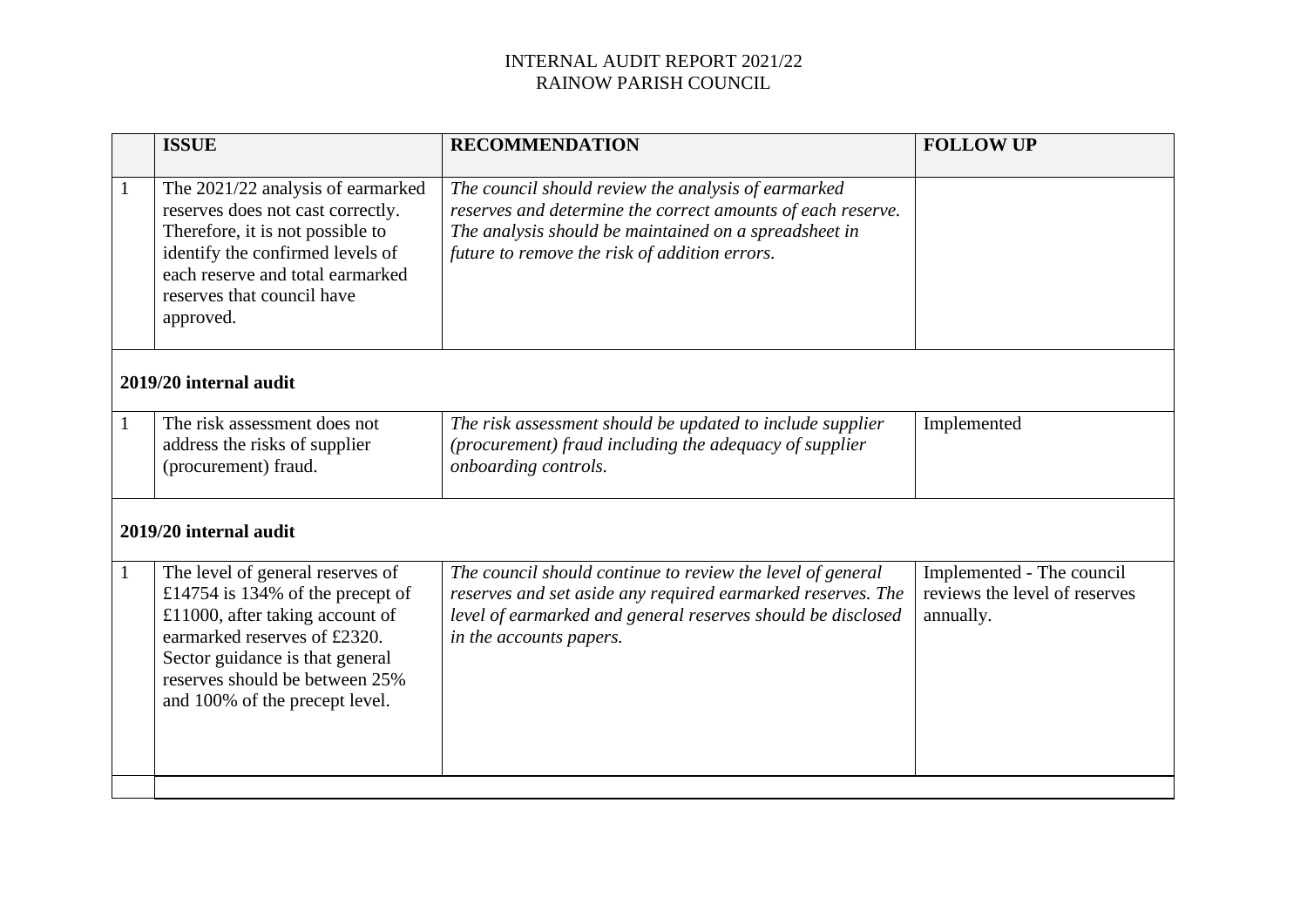|                                                                                                                                                                                                                                                                                                                                                                                                                                                                                                                                                                                                                                                                                                                                                                                                                                                                                 | <b>ISSUE</b>                                                                                                               | <b>RECOMMENDATION</b>                                                                              | <b>FOLLOW UP</b> |  |  |  |
|---------------------------------------------------------------------------------------------------------------------------------------------------------------------------------------------------------------------------------------------------------------------------------------------------------------------------------------------------------------------------------------------------------------------------------------------------------------------------------------------------------------------------------------------------------------------------------------------------------------------------------------------------------------------------------------------------------------------------------------------------------------------------------------------------------------------------------------------------------------------------------|----------------------------------------------------------------------------------------------------------------------------|----------------------------------------------------------------------------------------------------|------------------|--|--|--|
|                                                                                                                                                                                                                                                                                                                                                                                                                                                                                                                                                                                                                                                                                                                                                                                                                                                                                 | Please note the AGAR accounts cast to £17073 rather than the £17074 disclosed                                              |                                                                                                    |                  |  |  |  |
| 2018/19 internal audit                                                                                                                                                                                                                                                                                                                                                                                                                                                                                                                                                                                                                                                                                                                                                                                                                                                          |                                                                                                                            |                                                                                                    |                  |  |  |  |
| $\mathbf{1}$                                                                                                                                                                                                                                                                                                                                                                                                                                                                                                                                                                                                                                                                                                                                                                                                                                                                    | Testing of income transactions<br>identified that the invoice number<br>for raven income is not recorded in<br>the ledger. | The audit trail should be improved by recording the raven<br><i>invoice numbers in the ledger.</i> | Implemented      |  |  |  |
|                                                                                                                                                                                                                                                                                                                                                                                                                                                                                                                                                                                                                                                                                                                                                                                                                                                                                 |                                                                                                                            | Please note the AGAR accounts cast to £15911 rather than the £15912 disclosed.                     |                  |  |  |  |
| <b>IMPORTANT GUIDANCE NOTE</b><br><b>INTERNAL AUDIT CERTIFICATE in the AGAR</b><br>There is a new internal control objective (Objective L) in the 2018/19 internal audit certificate that requires internal audit to conclude on whether the Public Rights<br>Notice during the previous Summer was compliant with the Regulations. This is pre-filled for 2018/19 but in order to test this and conclude YES or NO for the<br>2019/20 internal audit we would need to receive with the 2019/20 books and records:<br>A copy of the completed 2018/19 Notice of Public Rights and Publication of the Unaudited Annual Governance and Accountability Review<br>A dated photograph showing the first day of the Notice of Public Rights on the noticeboard and/or a dated computer screenshot showing the<br>first date of the Notice of Public Rights on the website for 2018/19 |                                                                                                                            |                                                                                                    |                  |  |  |  |
| Our approach to this new requirement will be to conclude NO if we have not received the above evidence and explain on the AGAR that we received insufficient<br>evidence to be able to conclude YES; we would also conclude NO if the dates advertised were not compliant with the Regulations.<br>This will be a new ongoing requirement for internal audit, as well as verifying whether certain smaller councils meet the exemption criteria from an external audit.<br>Therefore, for the 2019/20 internal audits there will be additional time charged at a fixed fee of $\text{\pounds}9 + \text{VAT}$ per local council to complete the new requirements.                                                                                                                                                                                                                |                                                                                                                            |                                                                                                    |                  |  |  |  |